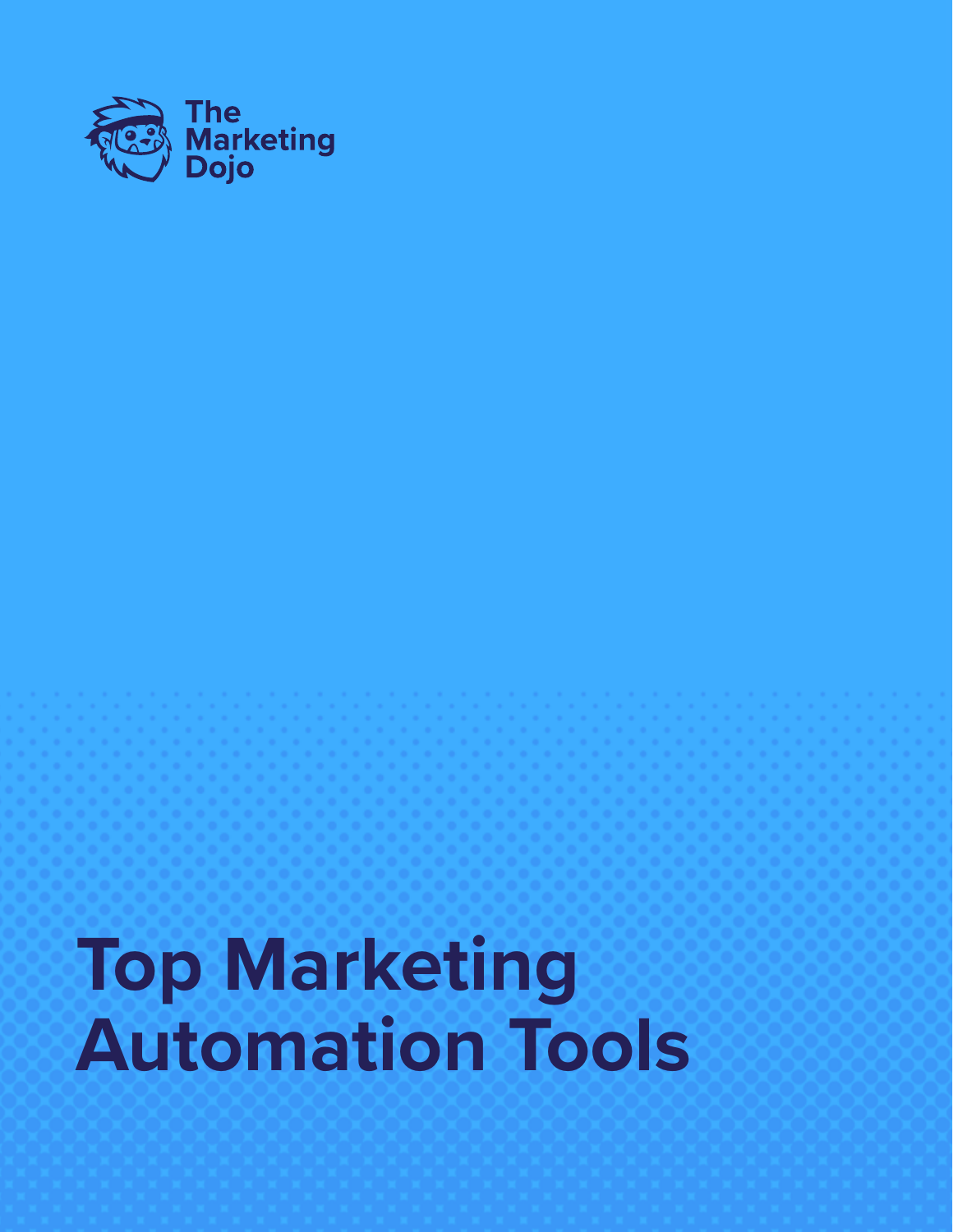# **Hi, my name is Marty Fisher**

**Founder of Sherpa Marketing and Creator of The Marketing Dojo.**

# **I help marketing leaders build world-class marketing departments that produce predictable, measurable results.**

You can find productivity tools for just about anything these days which means you can approach your research a little bit differently.

If you're looking for idea-starters, this list of **Marketing Automation Tools** will give you a good place to start.







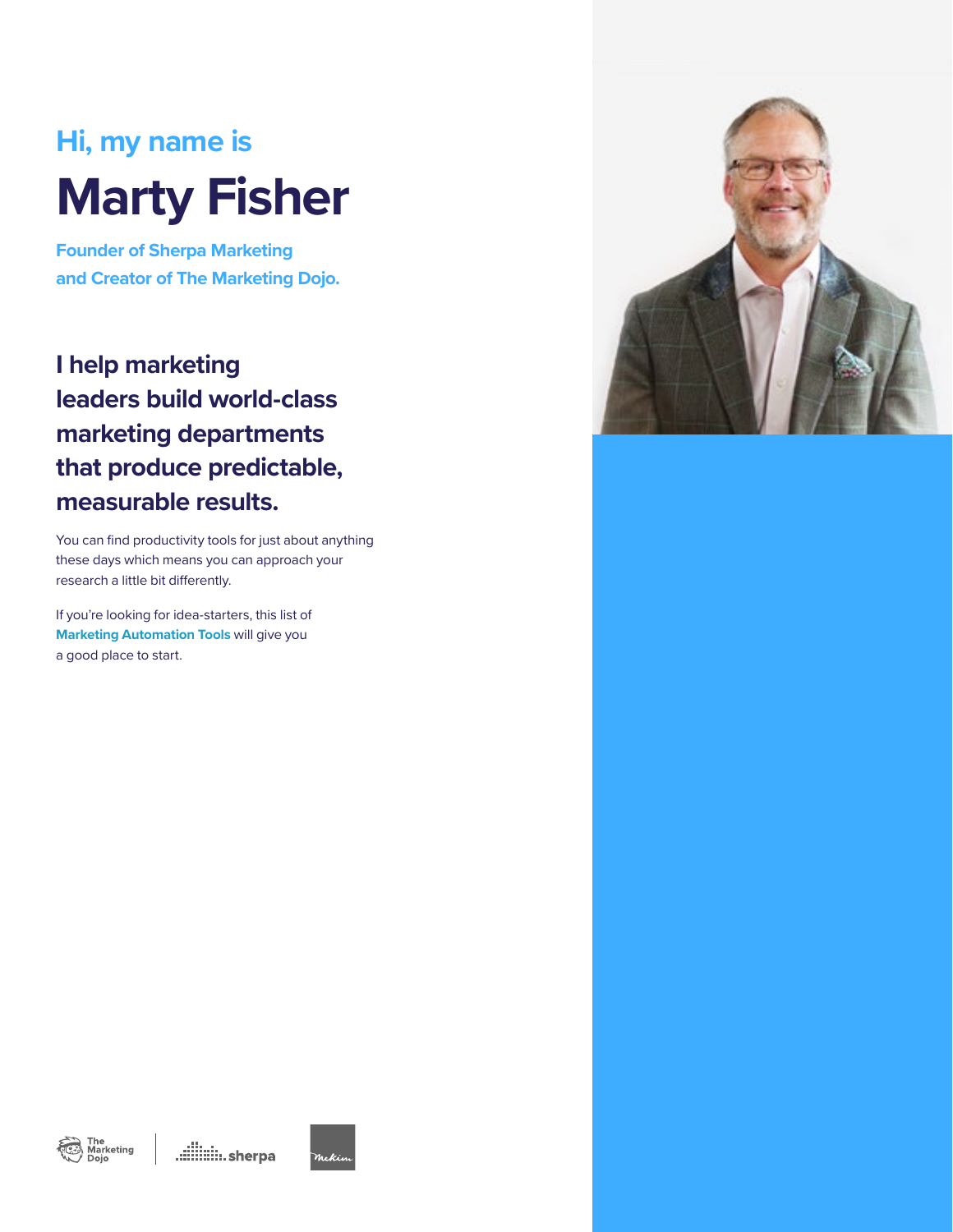# **Leveraging Automation**

Leveraging automation helps you become more efficient, increase productivity and reduce the amount of errors. It streamlines work-flows and processes and removes the laborious manual alternative. It helps to maintain a consistency throughout your internal processes and your touch points with your clients and prospects.

Here's how to start leveraging automation for your business today.



Delegate the research to an internal champion on your team

#### **DETERMINE THE NEED DECIDE & IMPLEMENT STEP 1:**

Pay attention to how you spend your time and short-list the highest-value opportunities for business / process improvement to your workflow

### **AUTOMATION SOFTWARE**

**STEP 3:**

Leverage the internal champion to test the tool, train the team, and plan the launch.



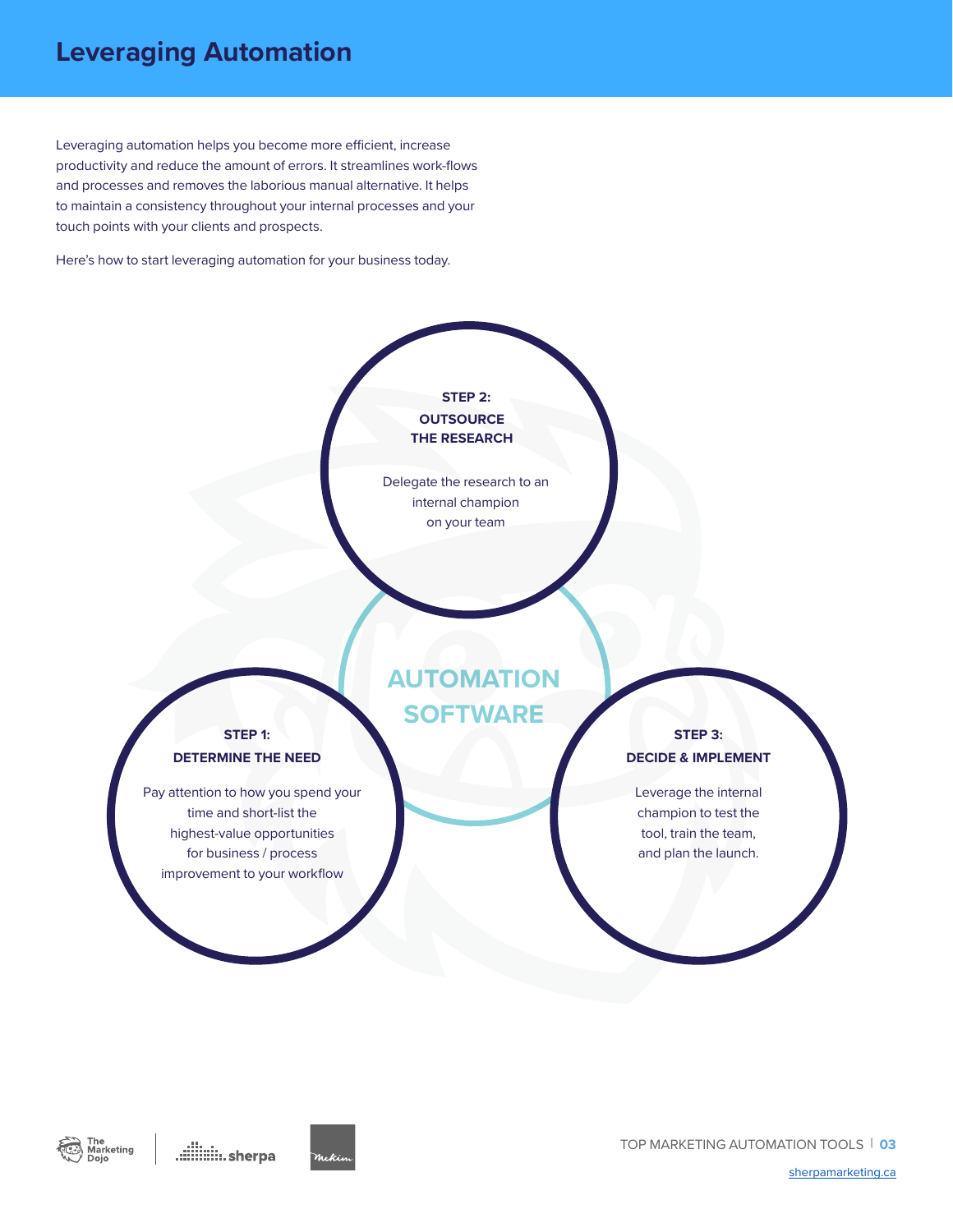#### **Step 1: Determine the need**

The first step is to do an audit of all the tasks you or someone in your organization currently does.

#### **Look for the following tasks:**

- **1.** Repeated tasks (e.g. emails)
- **2.** Paperwork (e.g. invoices)
- **3.** Spending time finding things (files)
- **4.** Things you wish you had time to do

To be more thorough, keep a running list in your notebook or on your computer and as the week goes on you'll start to notice what tasks are taking up your time.







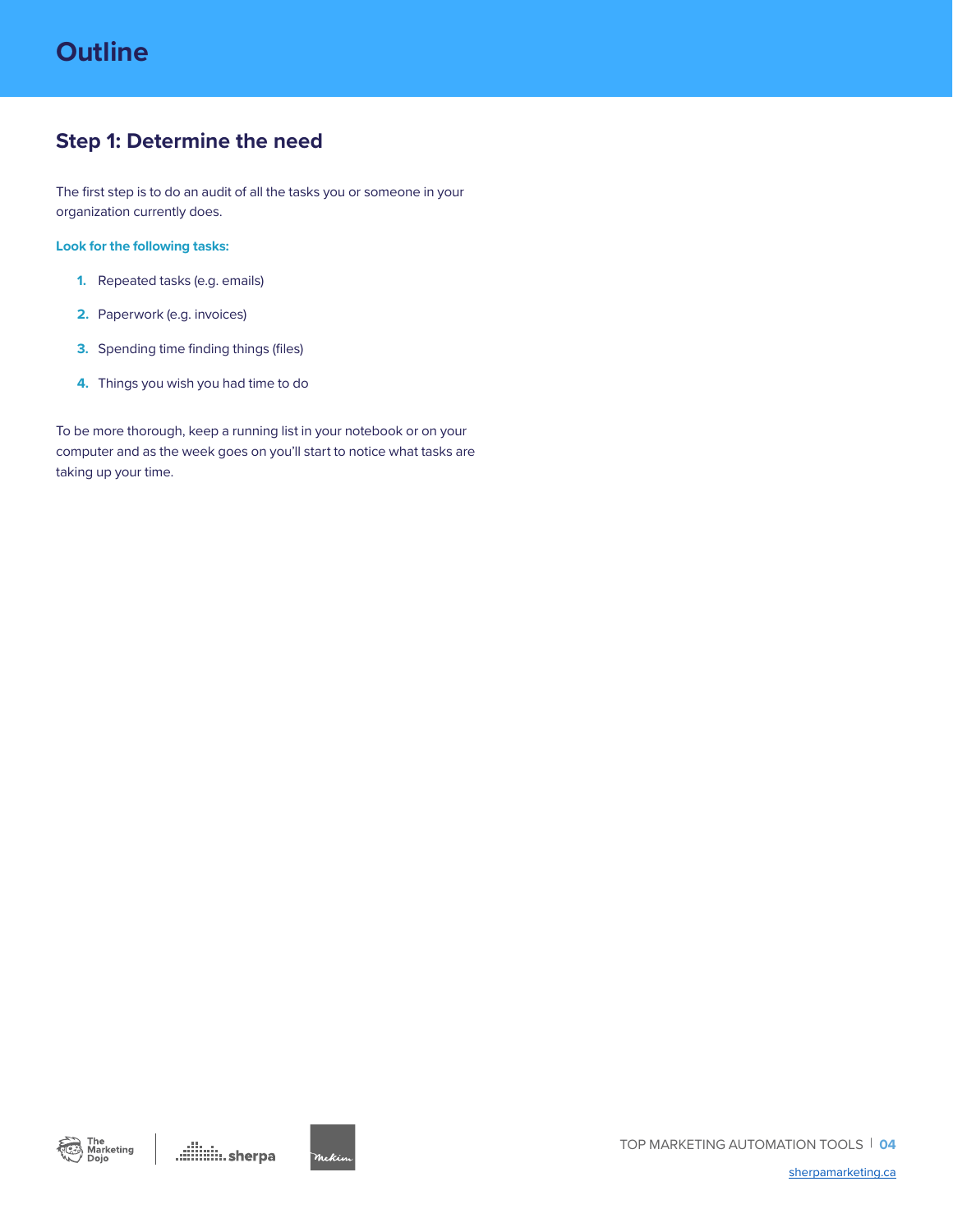#### **Step 2: Outsource the research**

In this step, Google is your friend. Nominate an internal champion to take your wish list of activities that are automatable and research the best options.

Do this by reviewing the tasks you want to automate and breaking it down further by understanding what the task is accomplishing. From there you can research tools that achieve the result you are looking for out of an automation tool.

Create an excel spreadsheet to help you evaluate tools that perform the same function. What features are necessary? Which ones are nice to haves? Review the different levels of the product and compare to you business needs. Will a free basic version do the job, or do you require multiple licenses for multiple users?

Read the reviews from third parties, take the virtual tour, gather as much data possible to help you make an informed decision.

#### **Other things to consider when creating a consideration list are:**

- **1. Support**: You are buying a tech tool, so you want to make sure that the provider offers tutorials and other customer support options.
- **2. Limitations**: What limitations does the software have if any? Are there limitations on the number of users, accounts, contacts, how many emails can be sent in a month. This is where it's important to know what exactly you want the software to accomplish.
- **2. Pricing and Scalabily**

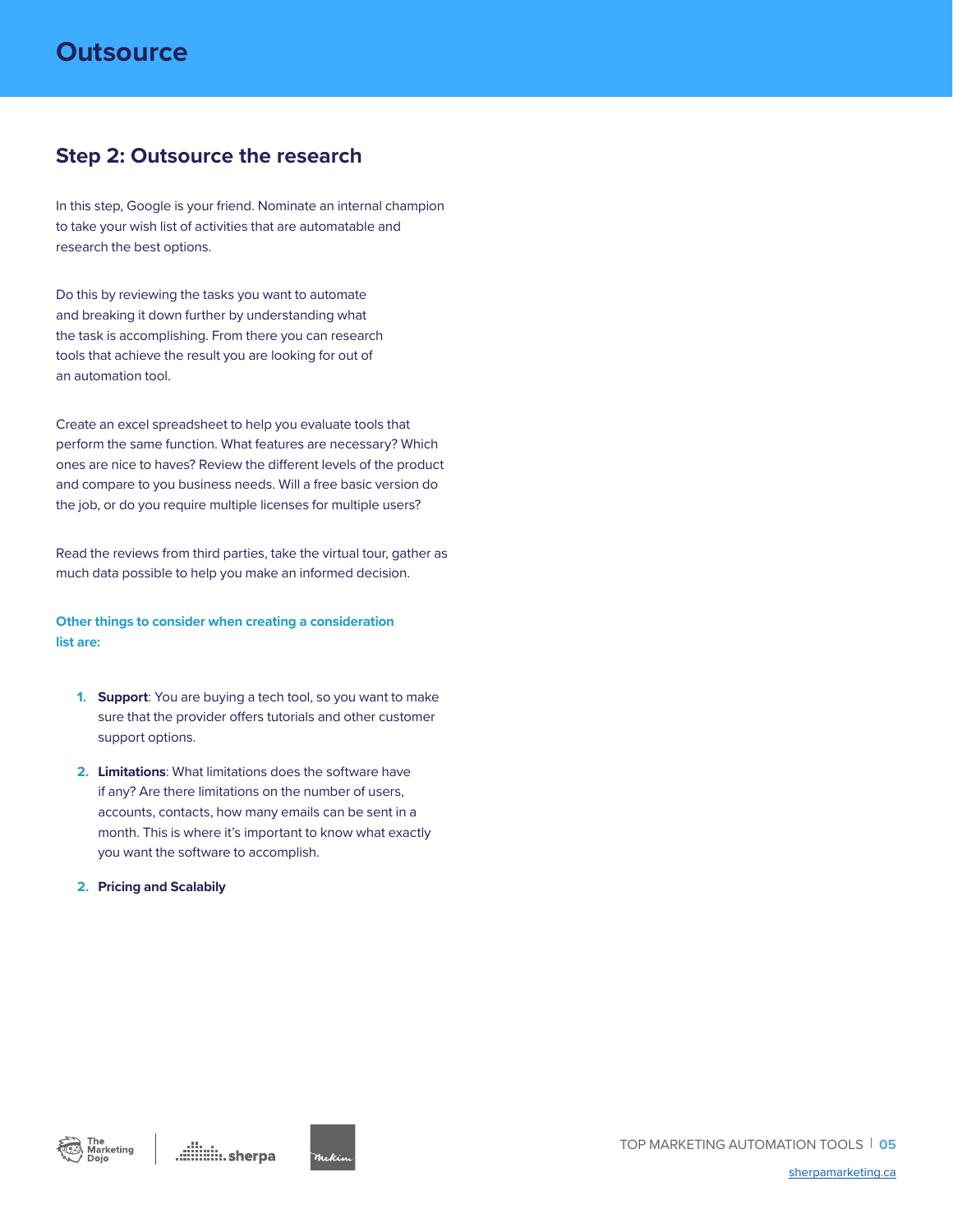#### **Step 3: Decide and implement**

When making your decision, review your spreadsheet and ask yourself, what exactly the automation tool is meant to accomplish. If you're looking to save time, but all the reviews say that it is clunky and hard to learn.... maybe look at an alternative.

Decide on an option. Most should come with a free trial.

Utilize the free trial by getting your internal champion to test out the software and get it as close to "ready" as possible before pushing it live.

Hold them accountable for training you and any other users of the tool and successfully onboarding your team.



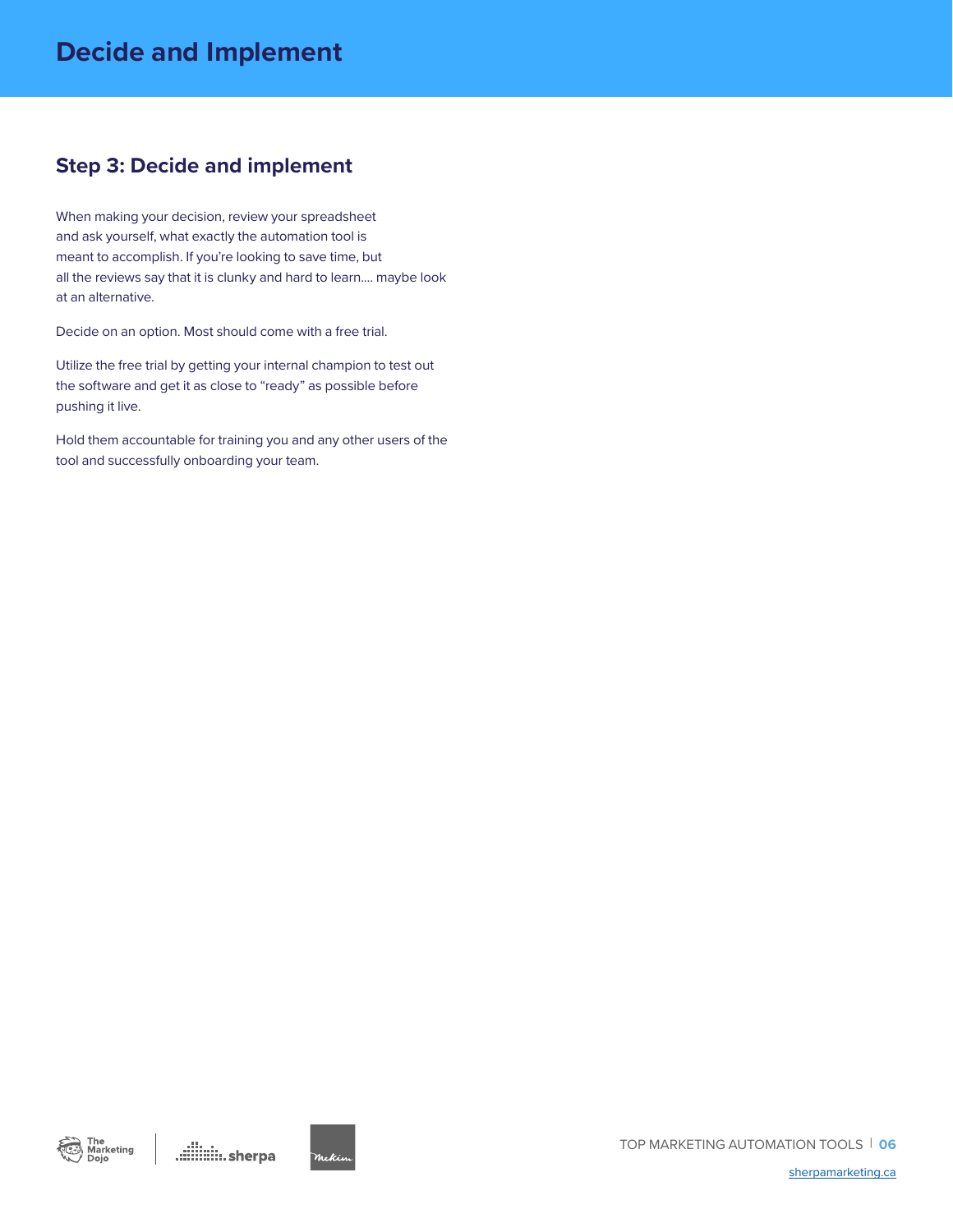# **Some of my favourite automation tools:**

#### **1.** Email marketing

| Mailchimp                                                                                                  | Sendinblue                                     | <b>Constant Contact</b>            |
|------------------------------------------------------------------------------------------------------------|------------------------------------------------|------------------------------------|
| 2. CRM                                                                                                     |                                                |                                    |
| <b>Marketing Automation CRM</b><br>• Infusionsoft / Keap<br>• Activecampaign<br>Marketo<br>×.<br>• HubSpot | <b>Sales CRM</b><br>• Pipedrive<br>• Insightly | <b>General CRM</b><br>• Salesforce |
| 3. Measurement/Reporting                                                                                   |                                                |                                    |
| SegMetrics.io                                                                                              | iTracker360 (specific to Infusionsoft)         | <b>Databox</b>                     |
| 4. Integration                                                                                             |                                                |                                    |
| Zapier                                                                                                     | Automate.io                                    |                                    |
| 5. Chabot                                                                                                  |                                                |                                    |
| <b>Drift</b>                                                                                               | HubSpot                                        |                                    |
| 6. Scheduling meetings                                                                                     |                                                |                                    |
| Appointlet                                                                                                 | Calend.ly                                      | Microsoft Bookings                 |
| 7. Workflow                                                                                                |                                                |                                    |

#### Automate.io



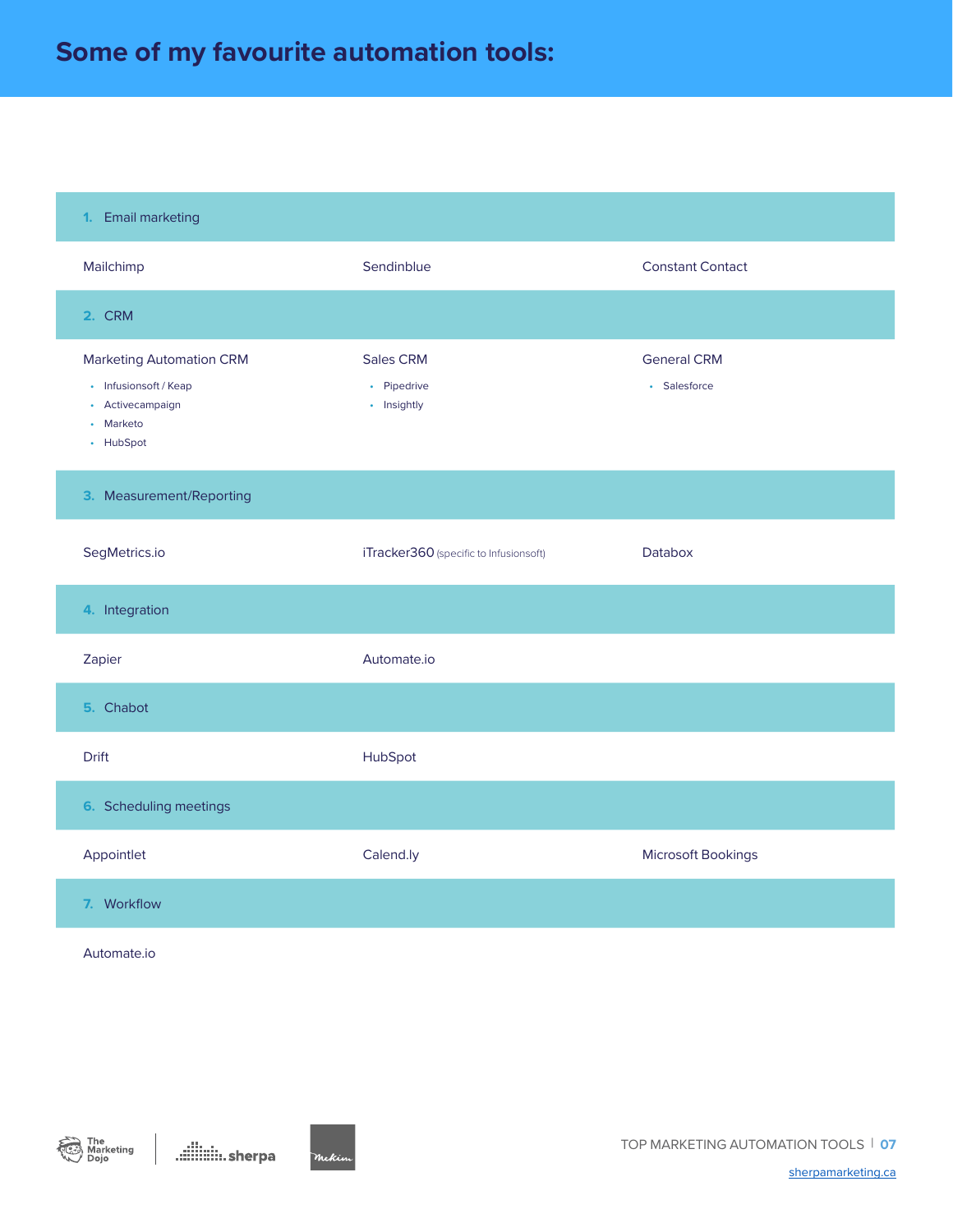If you're a Marketing Leader and you'd like my help personally to build a world-class marketing department and crush your targets this quarter, **[book a FREE Strategy Session](https://www.sherpamarketing.ca/strategy-session)** now.

My team or I will hop on a call and figure out the **#1 thing**  you need to close the gap.

## **[BOOK A CALL](https://www.sherpamarketing.ca/strategy-session)**

[sherpamarketing.ca/strategy-session](https://www.sherpamarketing.ca/strategy-session)